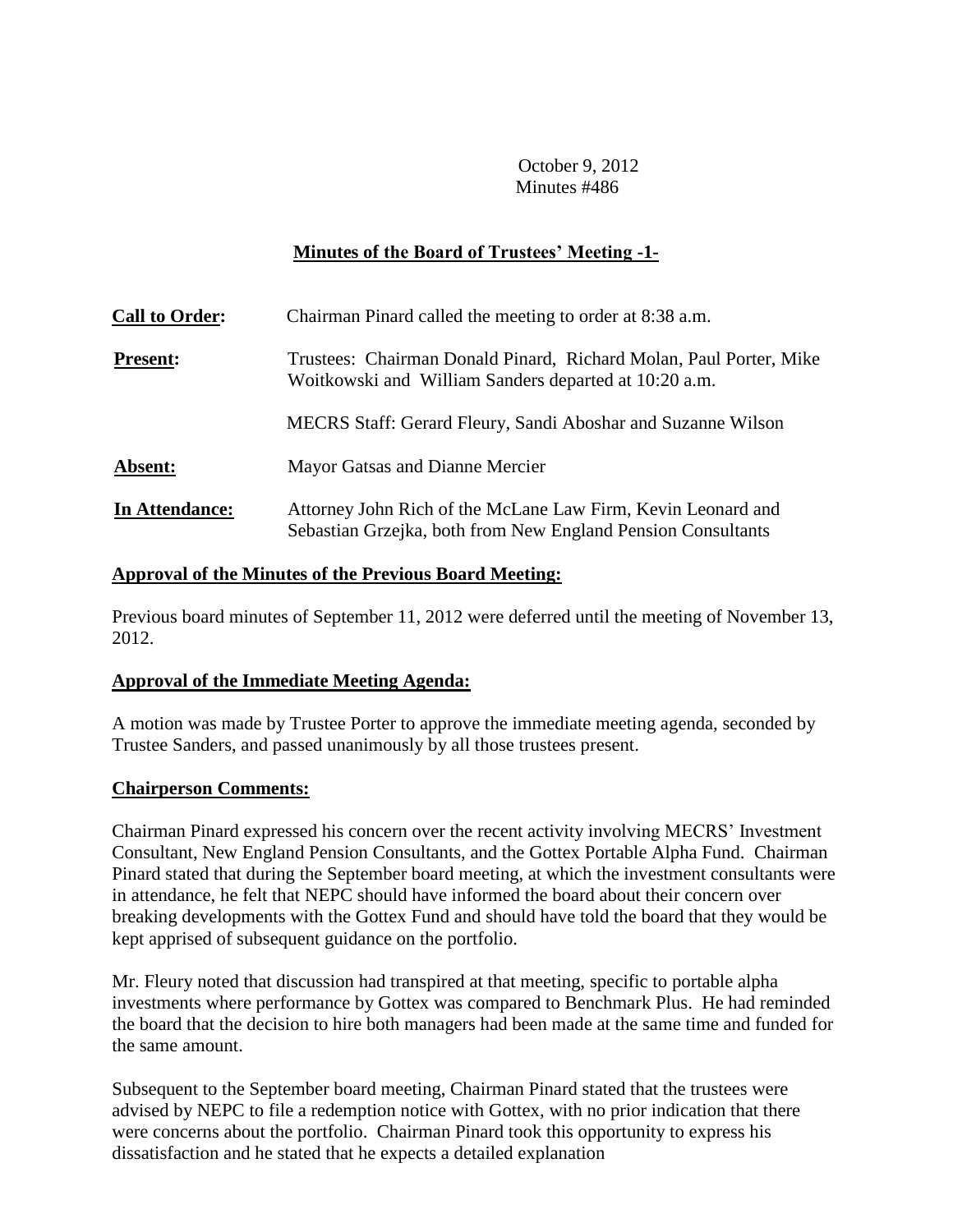# **Minutes of the Board of Trustees' Meeting -2-**

from NEPC on why the board was not forewarned of a possible recommendation for an expeditious redemption with Gottex.

Mr. Fleury noted that upon notification from NEPC, he had prepared the Gottex redemption forms, but upon careful review of the subscription agreement and after further consultation with counsel, he had determined that he did not have the authority to issue those forms without the board's consent. NEPC representatives had recommended a special meeting of the board to grant approval for the redemption notice to be issued, but again, after careful review of the rules and an examination of the calendar, there had been insufficient time to legally post and schedule a special meeting.

### **Report of the Executive Director:**

Status Report of Investment Funding - Mr. Fleury reported that an installment on the funding commitment to PRISA from Morgan Stanley proceeds occurred as scheduled. PRISA called for only \$418,000 of the remaining \$1.4 million commitment which leaves MECRS still overweight in cash by \$982,000. In addition, he noted that September saw another capital call from private equity manager Lexington Partners, approximating \$149,000.

Conversion to VoIP – Mr. Fleury then informed the trustees that MECRS is now testing Voice over Internet Protocol, (VoIP) as a cost avoidance measure which simultaneously provides a number of operational efficiencies. A number of configuration refinements are customary with VoIP conversion and the organization continues to make these refinements as tests are conducted. So far, Mr. Fleury stated that the results are encouraging.

Unique Member Situation - Mr. Fleury explained that one of the System members meets the requirements for participation in the Plan resulting from employment with the City and again with the Manchester School District. The particulars for this individual have been examined and his service credit and final average earnings are being properly accumulated and reported. Details regarding this situation were discussed with the actuary, who confirmed that this dual employment does not result in an actuarial gain or loss and is not problematic for valuation purposes. MECRS staff will continue to track this case and to be on the lookout for others.

Special Election Notice Mailing Done to Retirees - Mr. Fleury stated that MECRS has traditionally depended upon State Street Retiree Services for the delivery of trustee election notices to retired members. This has generally been accomplished by providing a stuffer to State Street which is inserted with checks or non-negotiables on the first of October. Mr. Fleury reported that this year, staff became aware that the stuffers had not been inserted in an undetermined number of payroll mailings. Information coming from State Street on the magnitude and scope of the problem quickly proved unreliable and so to insure that notices went to all retired members, the MECRS staff generated more stuffers and did a direct mailing to the retiree population. This matter is being pursued with State Street.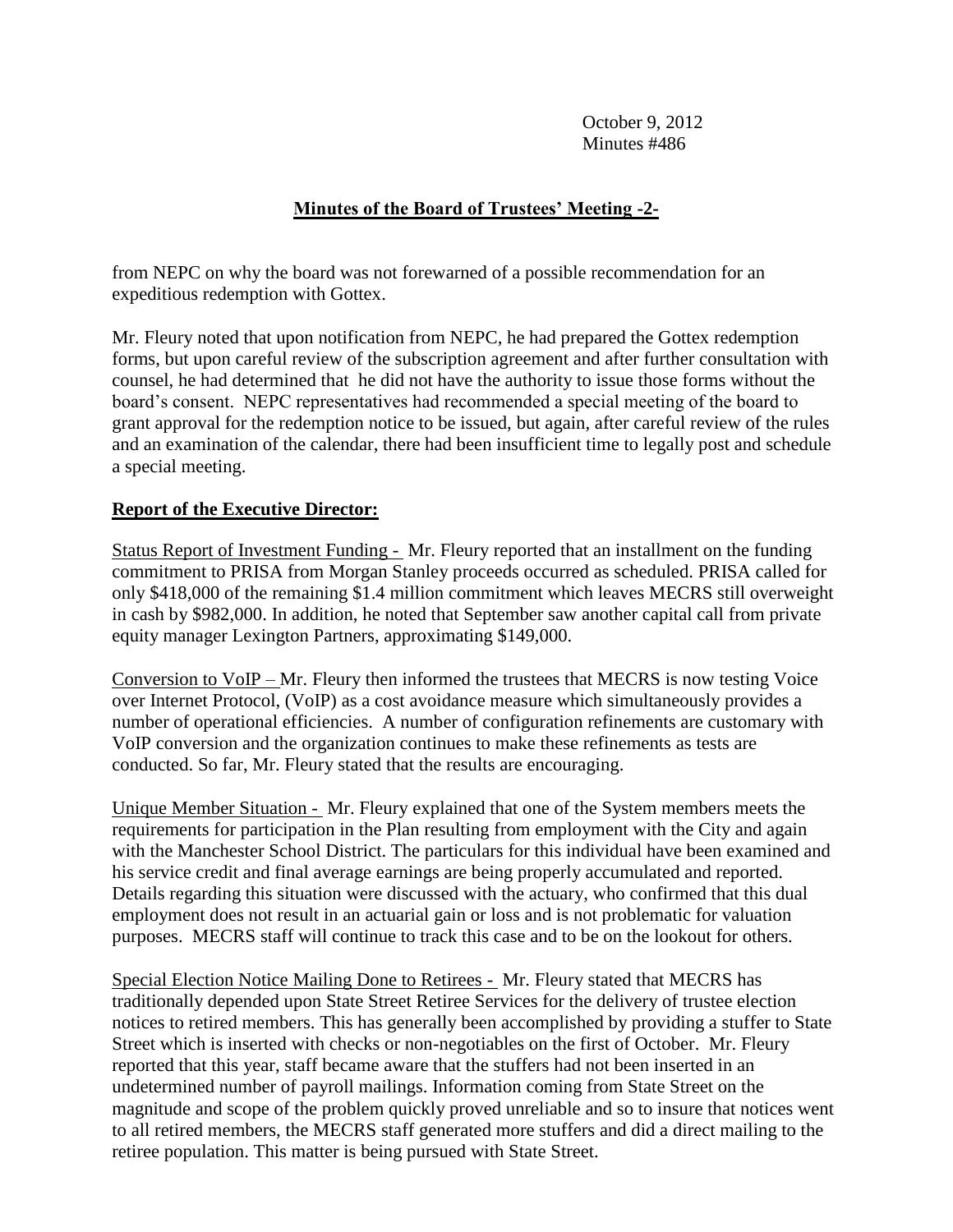# **Minutes of the Board of Trustees' Meeting -3-**

After brief discussion, the trustees directed Mr. Fleury to seek reimbursement for expenses incurred for generating and shipping the stuffers to State Street. Mr. Fleury indicated that it would be done.

#### **Previous Business:**

Report on Work in Progress – Indemnification Policy – Attorney John Rich of the McLane Law Firm distributed a hand-out to the trustees covering the proposed changes to the Indemnification Policy as well as materials on potential legislative amendments which had been previously discussed.

First, Attorney Rich stated that during review of the Policy in the previous month, there were concerns regarding the language suggesting that there might not be a Fiduciary Liability Insurance Policy at some future date. Attorney Rich noted that he had removed that language from the new draft of the policy.

Attorney Rich also noted that he added requested language that suggests that the Indemnification Policy should remain in effect, but with no ability to bind future boards. In addition, Attorney Rich amended the draft to document the intention of the trustees that the System would continue to purchase insurance to protect the personal liabilities of the trustees.

Another area of requested change included in this draft deals with the ability of trustees to approve, disapprove, or request specific counsel in connection with any claim against them that the Retirement System is paying for. The policy currently states that if an individual trustee is sued, the Retirement System is entitled to participate in the proceeding and the System can select counsel. Attorney Rich noted that a request was made that that provision be amended to provide the trustee with great say in the matter. He stated that upon consideration, he felt such an amendment was not necessary and that it makes sense as stated, so no change was made.

After brief discussion by the board, Attorney Rich explained that he would prepare a final version of a By-Law amendment to be posted for a 30-day period subsequent to a Public Hearing.

It was moved by Trustee Sanders to authorize Mr. Fleury to release the final version of the By-Law amendment for a 30-day period of public comment, seconded by Chairman Pinard and passed by all those trustees present.

Referring to the hand-out, Attorney Rich then briefed the board on the Comparison of Liability Protection between Chapter 218 and RSA 31:104, the Municipal Officials Statute. He explained that the principal difference between the two is that the municipal liability statute provides municipal executives and officials immunity from civil liability, not indemnification. He stated that the State Statute allows for protection from litigation for State officials and also allows municipalities to indemnify its officials.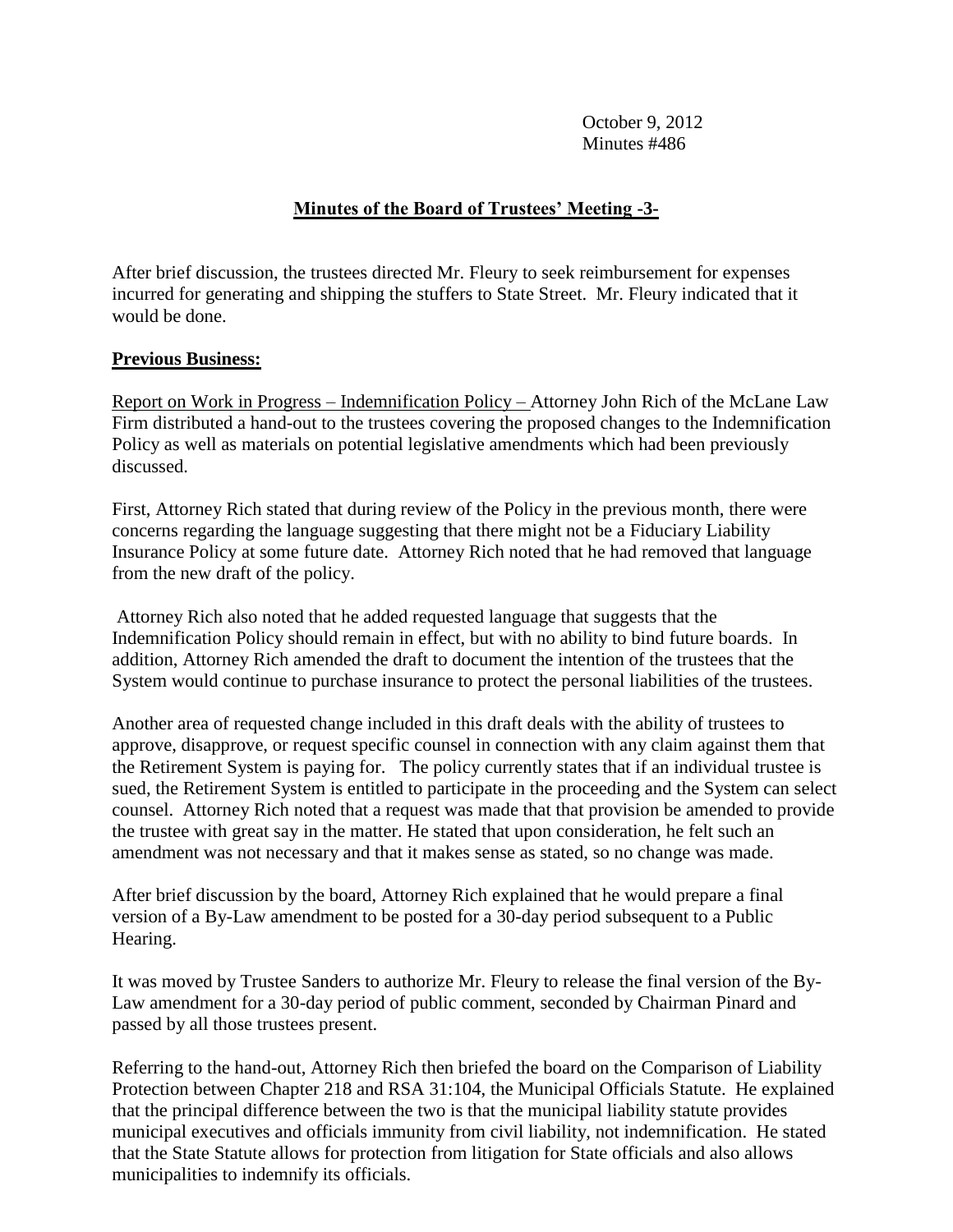### **Minutes of the Board of Trustees' Meeting -4-**

Attorney Rich briefed the trustees on an earlier meeting with City Solicitor, Tom Clark in which they discussed whether the municipal official statute would apply to the MECRS Board.

It is Attorney Clark's view that it was unlikely that the City would provide protection under the municipal statute if an issue were to arise because the Retirement System is considered a separate entity from the City.

Attorney Rich reiterated that an immunity statute means that a suit cannot be filed against an official whereas the Retirement System statute allows for a suit and the trustee is indemnified after the fact. Attorney Rich also described the requirement that the court hold a preliminary hearing within 90 days of a suit against a municipal official to determine whether immunity is available.

Trustee Porter suggested that an amendment to Chapter 218, mirroring the municipal statute, may be the best way to protect the board and to eliminate the procedural differences. Attorney Rich agreed and indicated that as requested by the trustees last month, he had prepared draft legislation.

Attorney Rich went on to explain his proposal to mirror the municipal statute RSA 31:104 and add similar language to Chapter 218. He provided justification for the proposed legislation, such as enhancing the ability to attract qualified candidates to the board, putting the Retirement System Trustees at the same level as municipal board members and also providing protection comparable to that of other trustees in other Systems across the country, who benefit from immunity.

Trustee Sanders asked if the board would still need Directors & Officers Insurance if the proposed legislation went through.

Attorney Rich responded by providing reasons why the board would want to maintain the D&O Insurance coverage despite and the existence of an immunity statute.

Attorney Rich addressed whether or not the statute can be amended by the legislature, without a referendum.

Mr. Fleury noted that during his tenure at the Retirement System, there have been two issues that went to referendum and both of them affected the benefit structure and had a cost factor associated with them. Cost neutral amendments had been enacted without the referendum step, but with the approval of a vote by the Mayor and Aldermen.

After discussing the justification for legislation as well as the arguments for and against legislation to enhance the Indemnification Policy, the trustees were in agreement that Attorney Rich should move forward only with the proposed By-Law Indemnification Policy.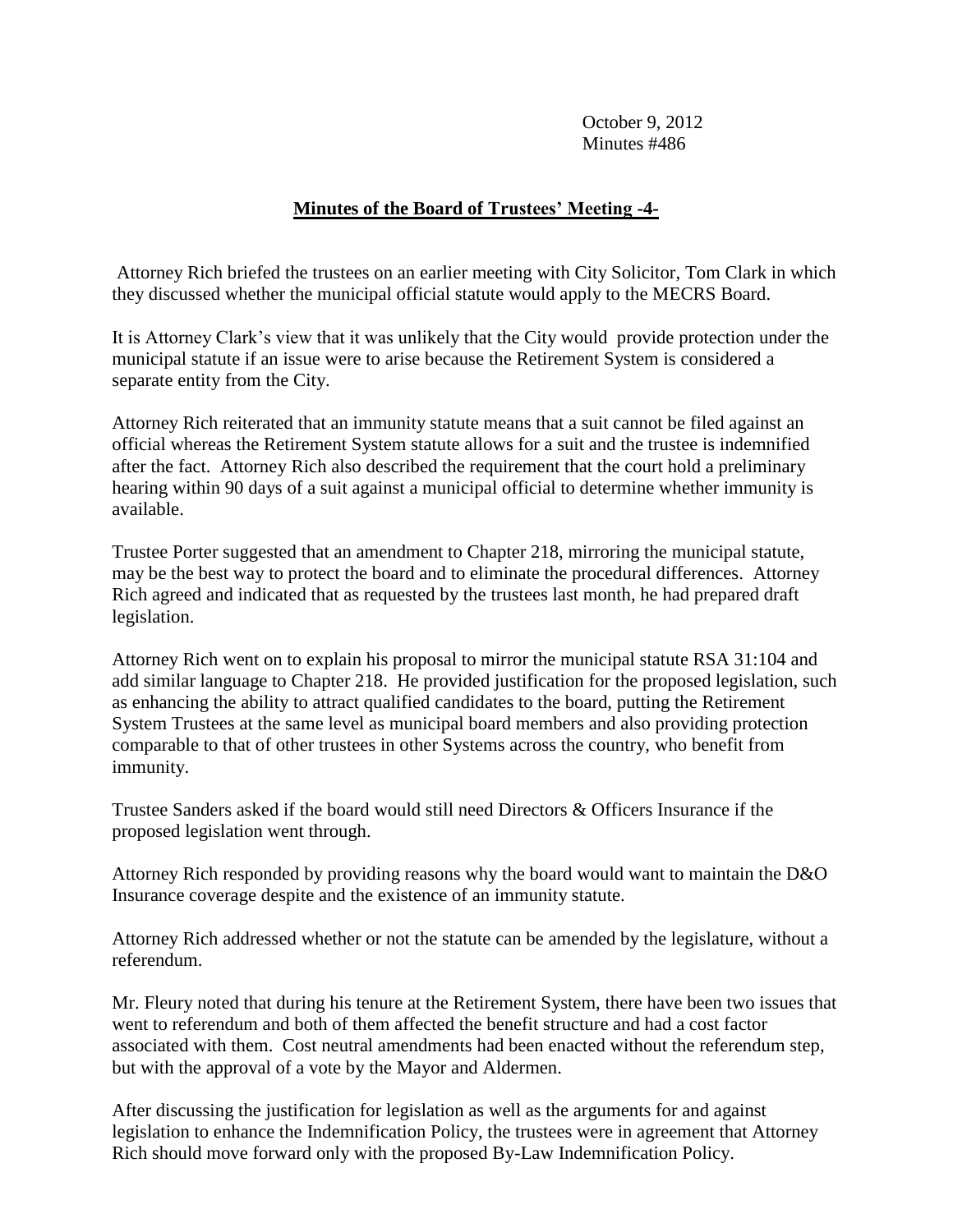# **Minutes of the Board of Trustees' Meeting -5-**

Trustee Sanders asked Attorney Rich if he would forward an electronic copy of the By-Law to his attention, to which Attorney Rich responded that he would do so.

### **Consent Agenda:**

It was moved by Trustee Porter to approve the Consent Agenda, seconded by Trustee Sanders and passed unanimously by all those trustees present.

#### **Previous Business:**

Continuation of Asset Liability Study - Mr. Kevin Leonard and Mr. Sebastian Grzejka of New England Pension Consultants were present to discuss the Asset Liability Study and also to explain NEPC's sudden recommendation that MECRS reconsider ongoing investments with portable alpha manager, Gottex Funds.

Chairman Pinard opened the session by expressing his concern over the series of events associated with NEPC's recent recommendation and specifically in the way the matter was handled. He asked Mr. Leonard to explain the reasoning behind the sudden action, when only days before at the September board meeting, and while NEPC representatives were present, no issues or concerns were reported regarding the investments with Gottex.

Mr. Leonard began by explaining the working of NEPC's dedicated research group and senior committees on Traditional Due Diligence and Alternative Due Diligence. He noted that those committees are responsible for client recommendations, and that which Gottex would fall under those committees. He then explained that at the September Board of Trustees Meeting, NEPC's committee had not completed their assessment on Gottex and it would have been premature for NEPC representative to have speculated on the outcome at that time. Mr. Leonard further noted that NEPC is a SEC Registered Investment Advisor, which requires them to provide their opinion on managers to all clients at the exact same time.

Mr. Grzejka confirmed Mr. Leonard's explanation and stated that he is on the Alternative Due Diligence Committee, which meets every two weeks.

Mr. Leonard went on to say that NEPC recommended submitting an immediate redemption for the products in which MECRS is invested, in advance of a review of the issue by the MECRS board in order to comply with notification deadlines for fourth quarter redemptions. If, after reviewing the matter with MECRS board, it is decided that MECRS wished to continue its investment with Gottex, the redemption could be rescinded.

Mr. Leonard explained that there are three recommendations which NEPC issues to its clients; to take no action, to review the agreement, or to immediately terminate the agreement. He further explained that Gottex has had a change in CIO, and while NEPC is comfortable with the replacement and Gottex performance has been strong, their outflows of assets under management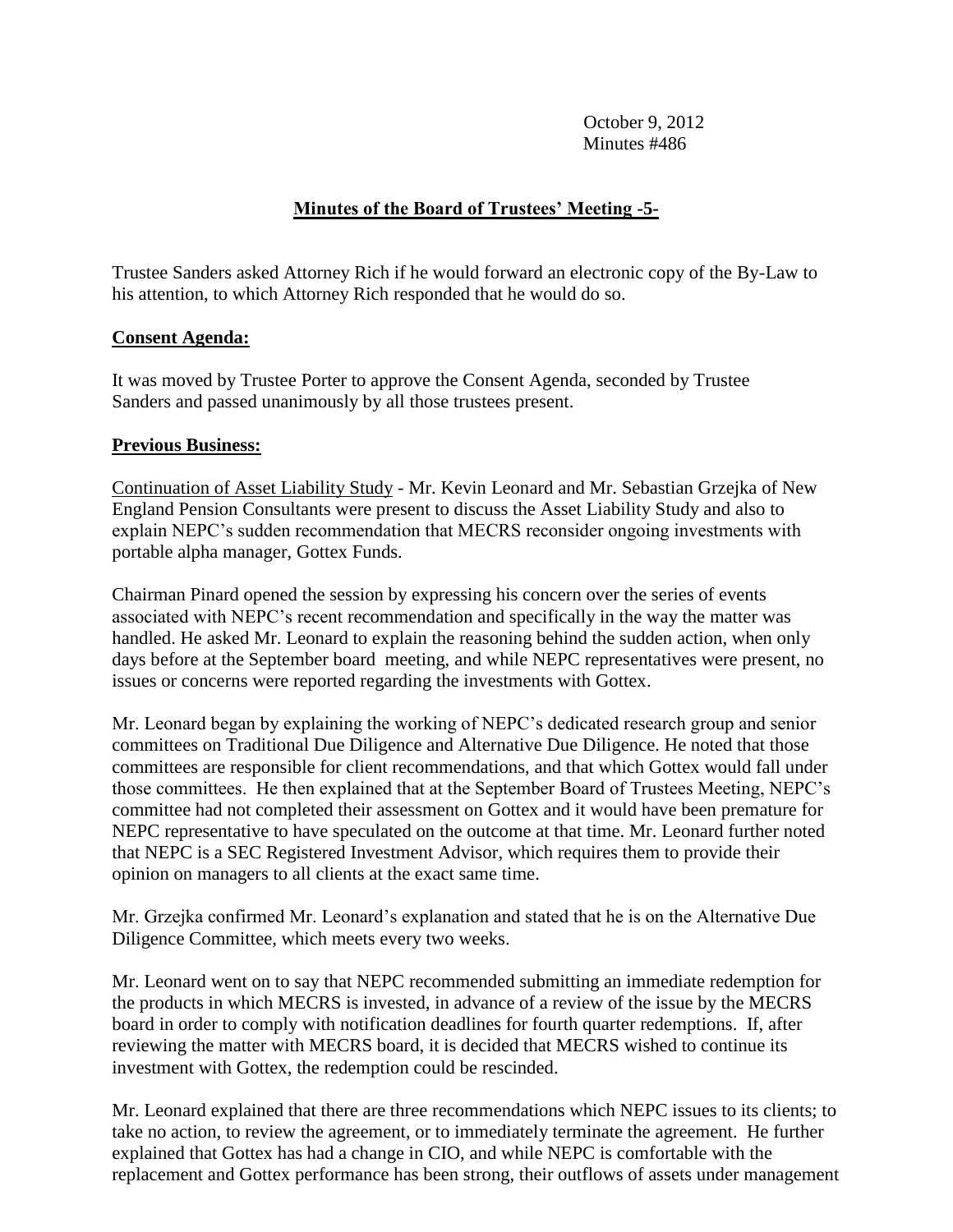# **Minutes of the Board of Trustees' Meeting -6-**

has been a concern and NEPC believes that it may cause Gottex to struggle in the future. In light of turnover at the senior leadership in conjunction with outflows in the investment portfolio itself, NEPC believes the best course of action would be a client review.

Trustee Sanders stated that while he has the highest regard for NEPC as a consultant, he felt a degree of personal frustration over how the Gottex issue was handled. He explained that without receiving any background on the situation, the trustees had been asked to take immediate action by placing a redemption notice.

Trustee Sanders stated that he is aware of the NEPC Senior Committees and that in the future, if a similar situation were to arise, like the Gottex issue, that there would be some formal way that options would be presented in a timely manner so that clients could respond from a more informed position.

He stated that other concerns with Gottex had been going on for some time, but there had been no communication from NEPC, with the MECRS Executive Director or Investment Committee, regarding their performance. Trustee Sanders informed the NEPC representatives that he was not pleased with their service and the uncertainty that the trustees experienced associated with this recent Gottex matter.

Mr. Grzejka reiterated Mr. Leonard's earlier remarks on why the trustees were not notified sooner and apologized for the way the Gottex matter had been addressed. The main focus and intent, Mr. Grzejka stated, was to get clients on the queue for redemption and closely watching the Gottex Fund.

Mr. Fleury stated that when he was first contacted on the matter, he had been advised to file a redemption form before the close of business the following day. Knowing that he lacked the authority to take such action without prior board authorization he consulted with counsel and determined that it would not be possible to convene an emergency meeting of the board in the limited time available. He also reviewed language in the Gottex Subscription Agreement, and confirmed that MECRS was constrained to quarterly exits. NEPC suggested that he file the redemption with the knowledge that it could be rescinded at a later date if the board failed to subsequently approve the action. Mr. Fleury again cited language in the agreement which stated that Gottex has the right to allow redemption notices to be rescinded, but it's not a guarantee and so he was not disposed to act upon the recommendation. Furthermore, Mr. Fleury pointed out that the Most Favored Nations Status included in the agreement provides MECRS with preferentially receiving cash in the event of a redemption, but after reviewing the contract carefully, and in the event that too many clients departed simultaneously, Gottex could still distribute assets in kind and does not have an obligation to liquidate investments and return cash if it deemed such action to be in the best interests of the fund.

Mr. Grzejka explained to the trustees that similar language is also in most traditional manager contracts. If a redemption request is made and the manager can't sell securities, they will give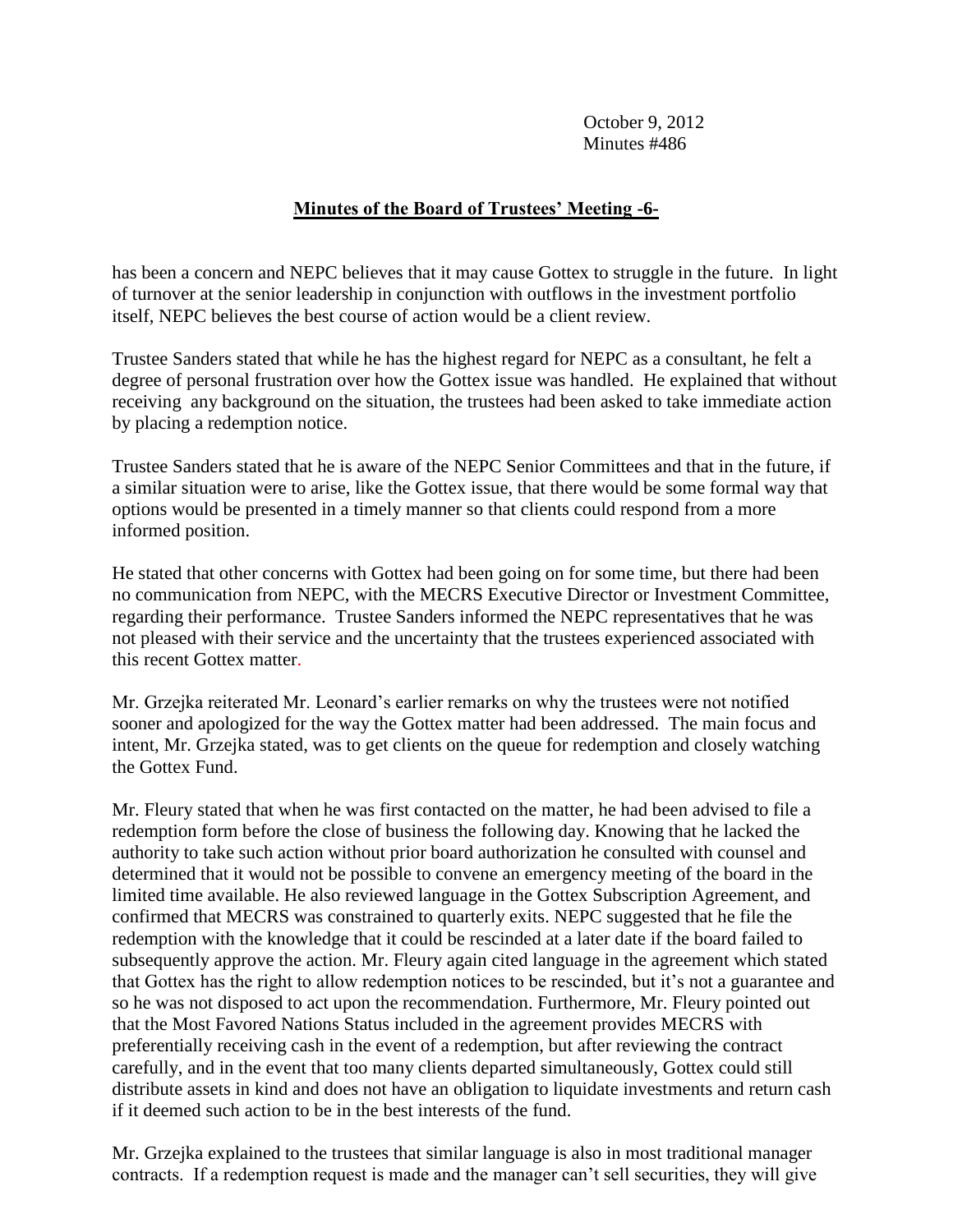# **Minutes of the Board of Trustees' Meeting -7-**

securities in kind. The language is not exclusive to hedge fund managers and is included purposely because, at the time of a redemption reques,t the investment manager may not be able to provide full redemption, it is not a guarantee.

NEPC had operated under the premise that Gottex had made certain verbal assurances, that MECRS would be able to get cash and that the redemption request could be rescinded.

Mr. Leonard stated that NEPC had contacted Gottex and that they would be notifying all of NEPC's clients of the issue.

Since the initial recommendation was issued, NEPC has issued a more formal client review recommendation, spelling out the concerns with Gottex. The options are to place MECRS on the queue effective December 31, 2012, or to invite Gottex to a MECRS board meeting for review. Mr. Leonard noted that this is not a sell recommendation. Short-term performance had done well and NEPC continues to believe in portable alpha as an asset class, however, there are major concerns with this manager.

Mr. Leonard noted that Gottex has reached out to NEPC and would like to be able to come to a MECRS board meeting to discuss their fund.

Mr. Fleury informed the board that he has the necessary forms prepared to move forward with the redemption request if the board so directs it. He also noted that if the board chooses to redeem its investment with Gottex, the matter of where the proceeds would be reallocated would need to be addressed.

Trustee Molan moved to schedule an Investment Committee Meeting for the purpose of reviewing investments in the Gottex Fund with Gottex Representatives and NEPC. He further indicated that he was not in favor of executing a redemption notice at this time. The motion received a second from Trustee Sanders.

Attorney Rich questioned the effect of the NEPC Investment Committee's September 25 guidance on the Gottex portable alpha product. He asked Mr. Leonard whether having a large percentage of NEPC clients in the Gottex fund, all making redemptions at once, negatively impacted the remaining investors in the fund. He further questioned whether NEPC considered the possibility of their recommendation becoming self fulfilling.

Mr. Leonard replied that only the portable alpha product was affected by NEPC's recommendation and that Gottex still had other investment vehicles in other asset classes which would not be impacted by NEPC's guidance. Furthermore, Mr. Leonard asserted that NEPC was cognizant of its client base and of the percentage which that entire base constituted of the larger Gottex portable alpha fund. He declined to speculate beyond a point but opined that he did not believe that Gottex would be severely affected by the loss of NEPC clients.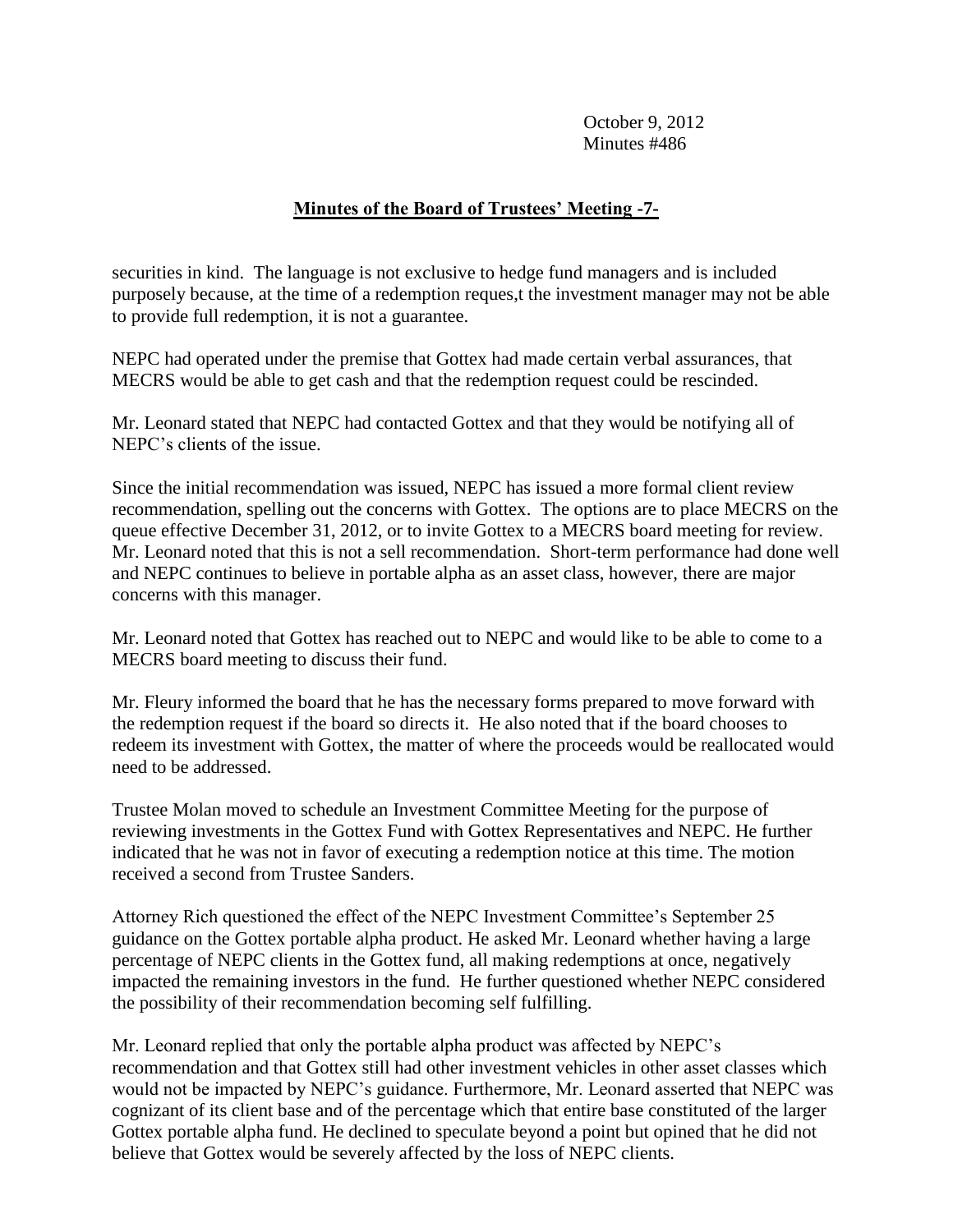# **Minutes of the Board of Trustees' Meeting -8-**

Chairman Pinard called for the vote and the Motion carried.

After brief discussion the trustees agreed to schedule the Investment Committee meeting for Thursday, November 8, 2012 @ 8:30 a.m.

Moving on to the Asset Liability Study, Mr. Leonard began by reviewing portions of the study which had been discussed at the September board meeting. Those discussions had centered on the current and projected financial status of the pension plan over the next 5-10 years. In addition, assessing whether the current asset allocation is appropriate in light of expected trends in liabilities and cash flows had also been covered.

Turning to page 8 of the study entitled, Potential Asset Mixes, Mr. Leonard addressed Expected Returns, Expected 30 Year Returns and Standard Deviation of Asset Returns for MECRS's current target asset allocation. He noted a range of results for potential Mix A and Mix B option, with the results slightly increasing with Mix A and Mix B.

Mr. Leonard stated that if the Board does not feel that they can afford greater illiquidity in the portfolio, then that belief may dictate whether changes canbe made to the asset allocation. He noted that NEPC is comfortable with the current asset allocation. If the board feels that they would like to achieve a higher rate of return or a better risk adjusted return, then given the current profile, in order to do that, the Board would need to consider private investments, particularly private equity or private debt.

Chairman Pinard asked if the assumed rate of return of 7.5% is based on short-term or long-term.

Mr. Leonard responded that the MECRS Actuary is utilizing 30-year assumptions.

Chairman Pinard noted that with the current asset allocation, the expected return over a 30-year period is shown in the NEPC study to be 7.9% and he questioned whether his interpretation was correct. Mr. Leonard answered, that it is.

Mr. Grzejka explained that with the 5-7 expected return assumption, the board can expect more volatility.

Chairman Pinard asked if the assumed rate of return should be based on 5-7 years or on a long term.

Mr. Leonard stated that the MECRS' expected rate of return recognized by the actuary and set by the board, should correlate somewhat to the way that assets are allocated, which is why NEPC publishes the 30-year expected returns. The trustees continued to discuss short-term expectations and long-tem expectations to get a better understanding of potential mixes and the expected rates of return.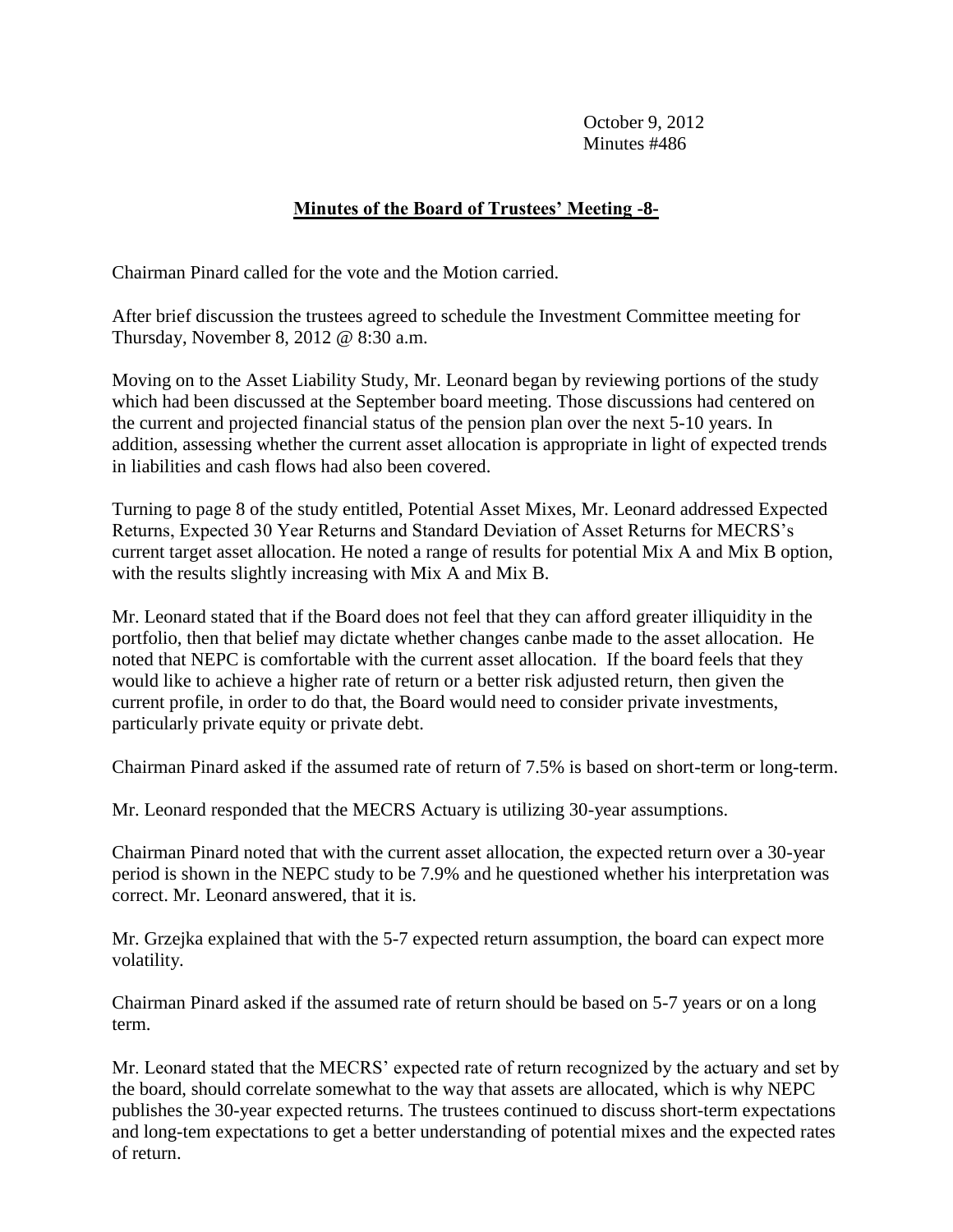# **Minutes of the Board of Trustees' Meeting -9-**

In light of potentially new asset classes listed in the NEPC study which might be considered, Chairman Pinard asked Mr. Leonard for a greater definition of private debt category.

Mr. Leonard replied that MECRS currently has some private debt exposure within its private equity portfolio, but that those investments are not categorized as purely private debt. He stated

that NEPC sees further opportunity within an illiquid private debt space should the board care to investigate such opportunities.

Moving toward a closure on the day's presentation, Mr. Leonard stated that the Asset Liability Study is a formal exercise completed every three years for their clients. The studies allow clients to recognize their cash flow trends, the outlook for their portfolios, and their current asset allocations.

Chairman Pinard asked Mr. Leonard to elaborate on the cash flow projections for MECRS.

Mr. Leonard asked the trustees to turn to page 6 of the study entitled Deterministic Projections – Cash Flow. He gave a detailed explanation of the chart inclusive of Employer contributions, employee contributions and outgoing annual benefit payments.

Mr. Leonard noted that the chart does not take into account any investment returns.

Chairman Pinard requested a liquidity projection assuming a new asset allocation mix inclusive of expanded alternative investments.

Mr. Leonard agreed to provide the board with the requested study.

Moving on to manager performance as of the close of the most recent period, Mr. Leonard distributed Investment Market Update materials and reported that as of September 30, 2012 the S&P 500 is up 16.4% with large cap growth stocks as the best performing asset class year-todate and with emerging market equities up 12.0%.

Mr. Grzejka delivered a class by class review of the other categories in the Market Update and reported positive returns for all of the sectors.

Mr. Fleury noted that MECRS had been questioned about possible impact from the Libor scandal. He stated that he was uncertain whether MECRS had any degree of exposure since Libor provided a benchmark for some investments, but not a guaranteed return.

Mr. Leonard replied that Libor affected everyone to some extent and he explained that Libor can be tied investment decisions, to loans, alternative investment and performance hurdles. Mr. Leonard opined that measuring the impact of Libor is impossible, but that NEPC will keep the trustees apprised of any new developments as it pertains to their portfolio.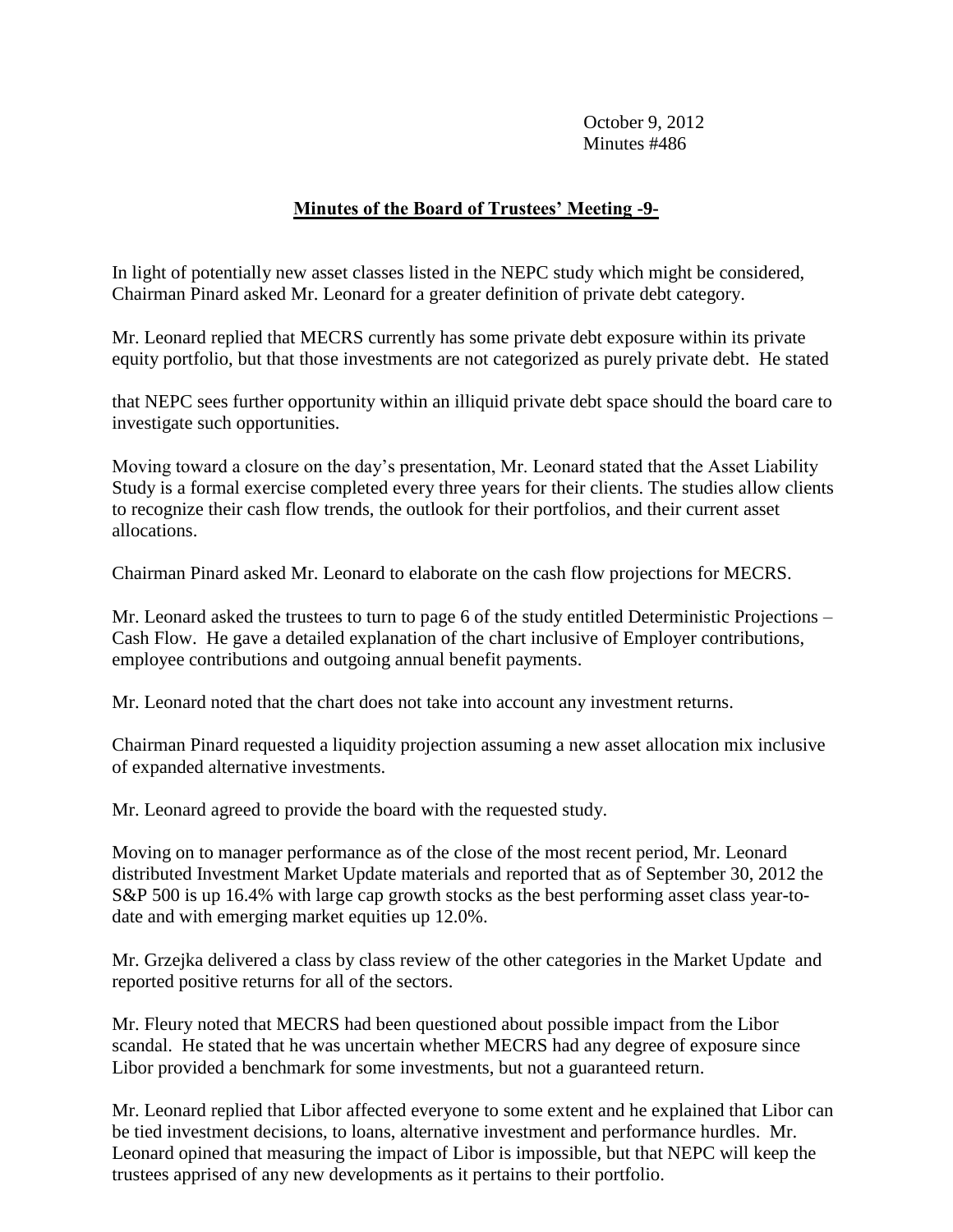### **Minutes of the Board of Trustees' Meeting -10-**

Mr. Fleury informed the trustees and the NEPC representatives of notification from the custodial bank, State Street Bank & Trust, that certain foreign currency deposits no longer paid interest and that there is actually a fee assessed monthly on cash portfolios. He questioned the NEPC representative if this was a situation where MECRS should be concerned.

Mr. Leonard responded that MECRS, non-US exposure, is in pooled funds which should, therefore, result in minimal impact on the portfolio.

Before departing, Mr. Leonard stated that he appreciates the trustees' honesty in expressing their displeasure in how the Gottex Fund recommendation was handled and he stated that NEPC will take a more formal course of action in the future. Following that statement, Mr. Leonard and Mr. Grzejka departed.

Chairman Pinard then questioned Mr. Fleury about the effect on the fund if City positions are eliminated, and he specifically asked whether the actuary needs to be notified of such events.

Mr. Fleury responded that there are two components to the Chairman's question, the normal contribution and the unfunded accrued liability. He explained that the normal contribution is an employer obligation related to the service earned by a member for the period just completed, while the unfunded accrued liability is attributed to events which impact benefit entitlements earned by which were not funded at the time service was earned. Changing the normal retirement age from 62 to 60 was an example of how the accrued liability was accumulated and it is paid off over a period of time and is expressed as a fixed dollar value and translated as a percentage of wages for each active member. When a position is eliminated, it ceases to incur normal cost, but the portion of the accrued liability which had been allocated to that position is simply divided among all remaining positions such that the same fixed dollar obligation is collected.

To the second part of the Chairman's question, Mr. Fleury noted that the actuary receives annual data from the System regarding the number of active employees, retired employees and deferred members. From that data set, it is a small matter for the actuary to recognize any permanent reductions in force.

#### **Motion to Adjourn:**

Having completed all of the items of business for the day, Chairman Pinard entertained a motion